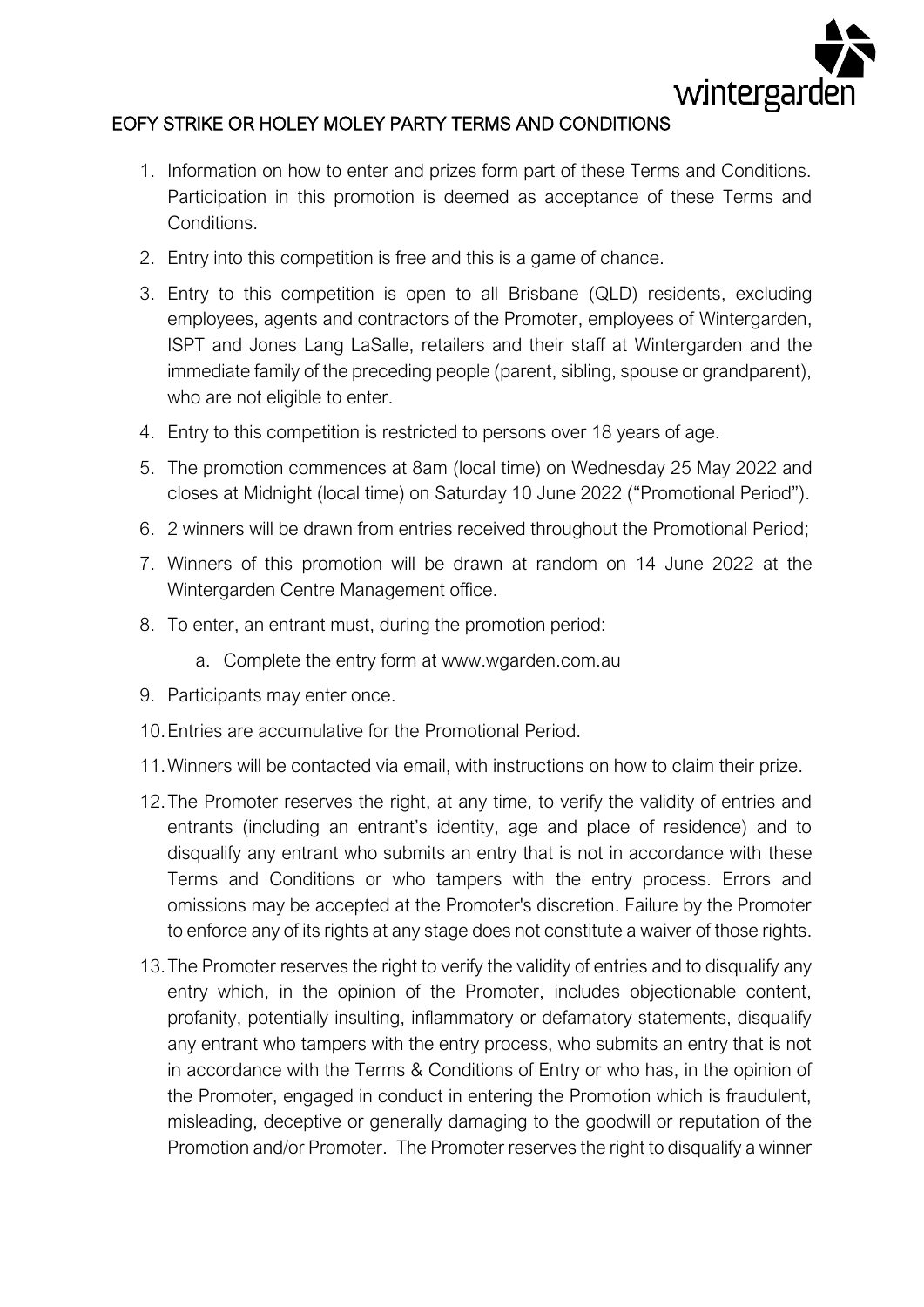

if the Promoter becomes aware that the winner and/or the winner's entry is of a type described in this clause.

- 14.There will be Two (2) prize winners only.
- 15.Prizes are as follows;
	- a. Strike Wintergarden Bev, Bites and Bowls package for 20 Pax
	- b. Holey Moley Wintergarden Caddy Classic package for 10 Pax
- 16.Winners are responsible for collecting their prize from Wintergarden Centre Management.
- 17.Any ancillary costs associated with redeeming any prize / gift card is not included. Any unused balance of any prize / gift card will not be awarded as cash.
- 18.If for any reason any part of the prize is unable to be provided, Wintergarden reserve the right to substitute any item for one of a similar value.
- 19.Gift vouchers are redeemable at Wintergarden only.
- 20.Redemption of any gift card/gift voucher is subject to any terms and conditions of the issuer including those specified by Wintergarden.
- 21.Printing errors and other quality control matters will not be used as reasons for refusing redemption of prize.
- 22.Any attempt to interfere in the fair running of this competition will result in immediate disqualification.
- 23.Participation in this competition will be deemed as acceptance of these terms and conditions.
- 24.Prize winners do not have to be present at the prize draw to claim their prize, they must however visit Wintergarden Centre Management to collect their prize.
- 25.Wintergarden will not accept responsibility for any lost, late or misdirected entries or entries not properly completed.
- 26.This promotion is offered in good faith and does not to give rise to any legal dispute and is binding in honour only. In the case of a dispute or challenge, the decision of the Senior Marketing Manager of Wintergarden will be final. The Promoter's decision is final and no correspondence will be entered into.
- 27.If for any reason a winner does not redeem the prize within the time stipulated by the Promoter, then the prize will be forfeited.
- 28.Total prize is valued at \$1,270 as at 24 May 2022.
- 29.All prizes are offered by the Promoter in good faith and prizes, or any unused portion of a prize, are not transferable or exchangeable and cannot be taken as cash, unless otherwise specified.
- 30.Prize collection: The winner is responsible for liaising with Wintergarden Centre Management Office to arrange redemption of the prize. Wintergarden Centre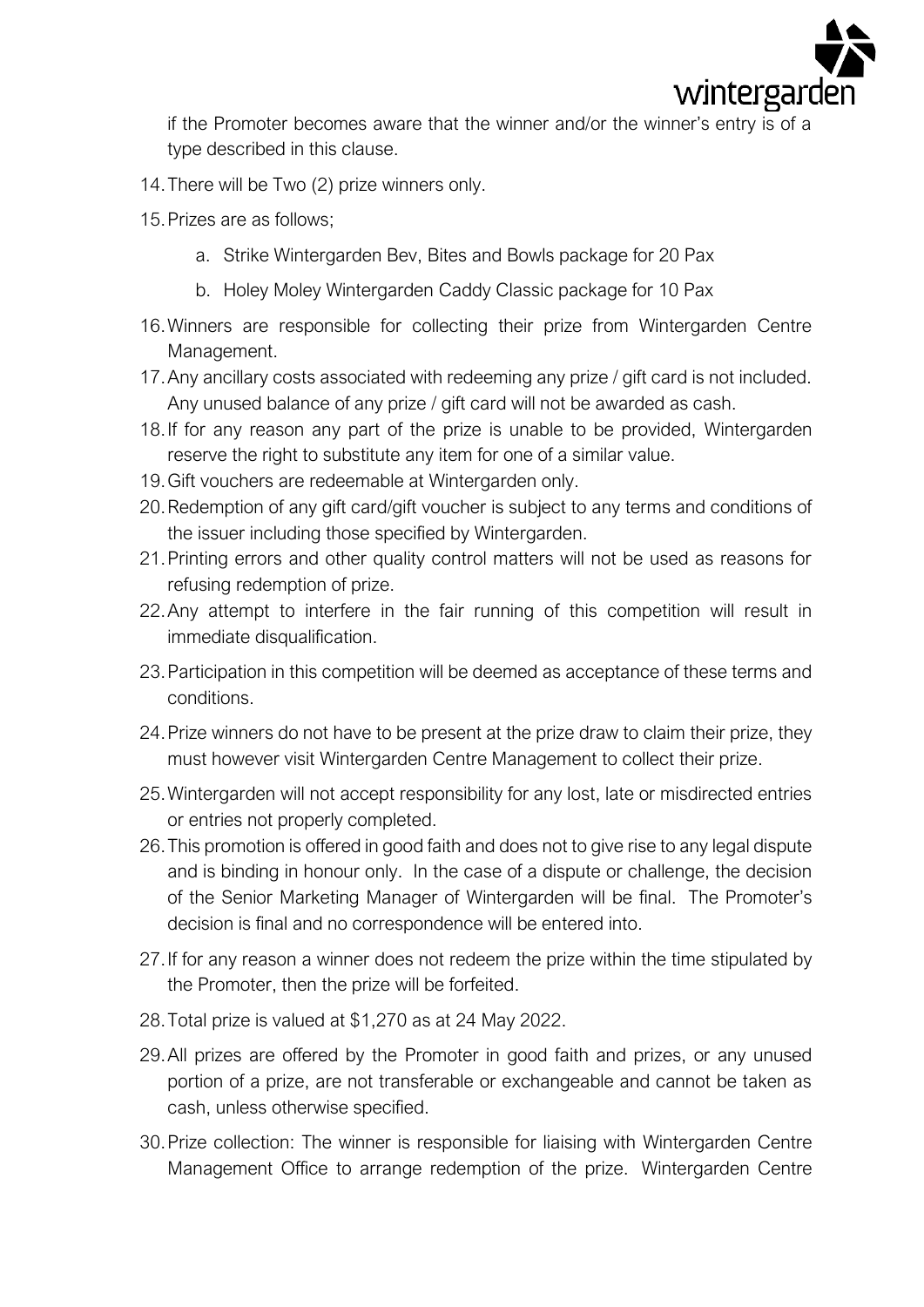

Management Office is located on level 2 of The Regent, 167 Queen Street Brisbane 4000 and the office is open during normal business hours (9.00am to 5.00pm Monday to Friday). Centre Management may be contacted on (07) 3229 9755. Entrants must present photo identification and email to claim their prize.

- 31.All Prizes must be claimed by 1 July 2022. Unclaimed prizes will be forfeited.
- 32.The promoter shall not be held liable for any loss or damage whatsoever, which is suffered or sustained by any person as a result of the use of, or in connection with the prize, including loss or damaged suffered as a result of negligence, but not including liability which cannot be excluded by law.
- 33.By entering, each entrant agrees that the Promoter may use personal information disclosed, in any media for future promotional, marketing and publicity purposes without any further reference, payment or other compensation to the entrant, including sending the entrant electronic messages. Entrants should direct any request to access, update or correct information to the Promoter.
- 34.If this promotion is interfered with in any way or is not capable of being conducted as reasonably anticipated due to any reason beyond the reasonable control of the Promoter, the Promoter reserves the right, in its sole discretion, to the fullest extent permitted by law;
	- a. to disqualify any entrant; or
	- b. to modify, suspend, terminate or cancel the promotion, as appropriate.
- 35.Any cost associated with accessing the promotional website is the entrant's responsibility and is dependent on the Internet service provider used. The use of any automated entry software or any other mechanical or electronic means that allows an entrant to automatically enter repeatedly is prohibited and will render all entries submitted by that entrant invalid.
- 36.All entries become the property of the Promoter.
- 37.The Promoter collects personal information in order to conduct the promotion and may, for this purpose, disclose such information to third parties, including but not limited to agents, contractors, service providers, prize suppliers and, as required, to Australian regulatory authorities. Entry is conditional on providing this information. By opting in, entrants agree to join the Wintergarden database and the Promoter may, for an indefinite period, unless otherwise advised, use the information for promotional, marketing, publicity, research and profiling purposes, including sending electronic messages or telephoning the entrant. Entrants should direct any request to access, update or correct information to the Promoter.
- 38.At the end of the promotion, all existing claims to prizes and entitlements will be met notwithstanding the advertised prize pool has been extended.